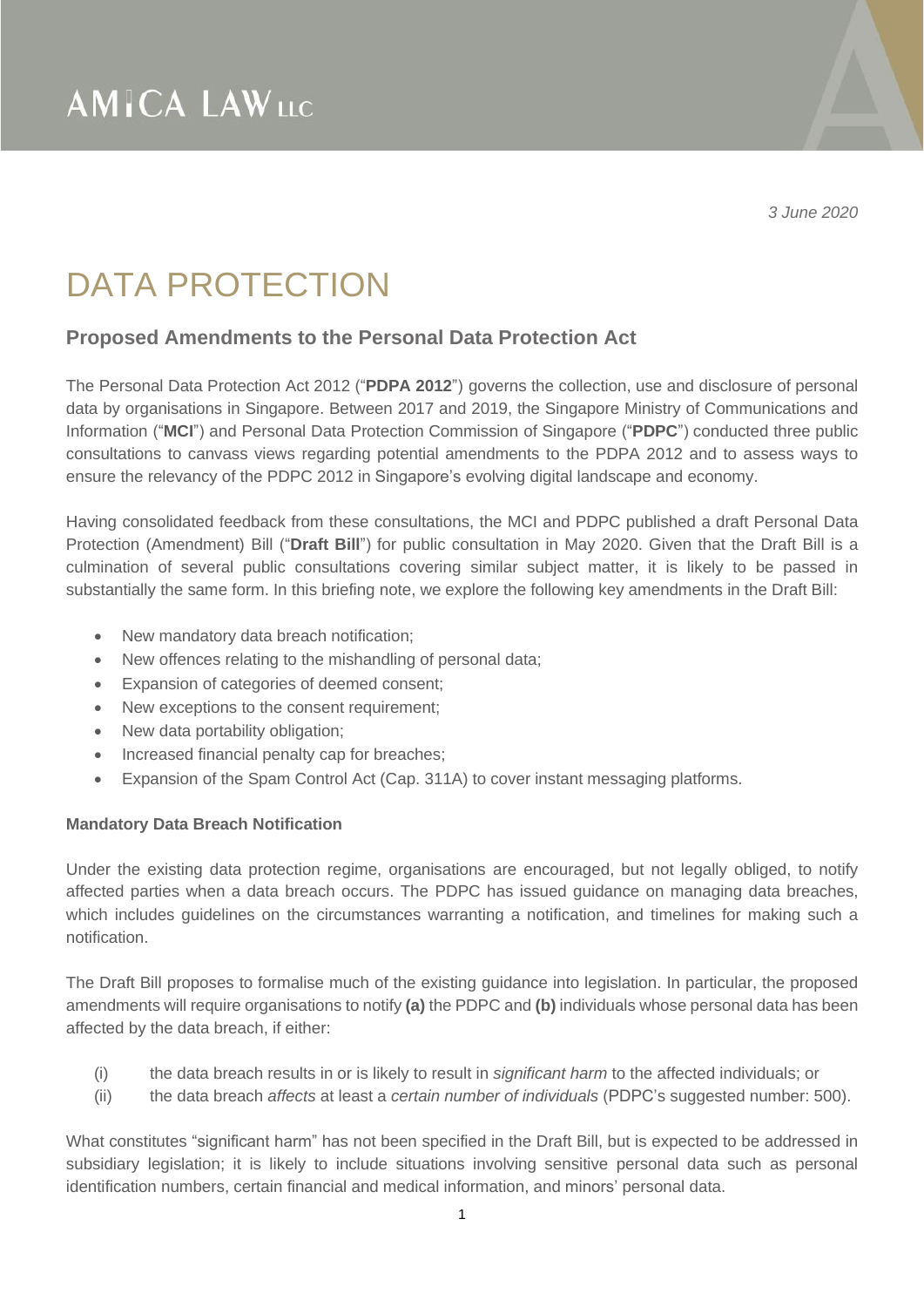

Where an organisation has determined that a data breach is required to be notified, it must notify **(a)** the PDPC within 3 calendar days and **(b)** affected individuals (as the case may be) as soon as practicable.

There are two general exceptions proposed to the requirement to notify affected individuals:

- 1. **Remedial action exception**: where the organisation takes any remedial actions to reduce the likely harm or impact to the affected individuals such that the data breach is unlikely to result in significant harm to the affected individuals; and
- 2. **Technological protection exception**: where the organisation had implemented, prior to the occurrence of the data breach, any technological measure (e.g. encryption or technological protection that is of a reasonable security standard) that renders it unlikely that the data breach will result in significant harm to the affected individuals.

In addition, the PDPC or a law enforcement agency may direct the organisation not to notify all or certain affected individuals.

### **New Offences Relating to the Mishandling of Personal Data**

The Draft Bill introduces new offences to hold individuals accountable for egregious mishandling of personal data in the possession or under the control of an organisation. These are:

- 1. knowing or reckless unauthorised disclosure of personal data;
- 2. knowing or reckless unauthorised use of personal data for a wrongful gain or a wrongful loss to any person; and
- 3. knowing or reckless unauthorised re-identification of anonymised data.

The proposed penalty for any of the aforementioned offences is a fine not exceeding S\$5,000 or imprisonment for a term not exceeding 2 years, or both.

#### **Expanded Categories of Deemed Consent**

Under the PDPA 2012, consent is the primary basis for collecting, using and disclosing personal data. The PDPA 2012 also provides for deemed consent where an individual voluntarily provides his/her personal data to an organisation for the purpose for which such data is being collected, used or disclosed, and it is reasonable that the individual would do so.

The Draft Bill proposes to expand the categories of deemed consent to include the following:

1. **Deemed consent by contractual necessity**: Consent may be deemed for the organisation's disclosure to and use of the personal data by third-party organisations, where it is reasonably necessary for the conclusion or performance of a contract or transaction between an individual and an organisation; and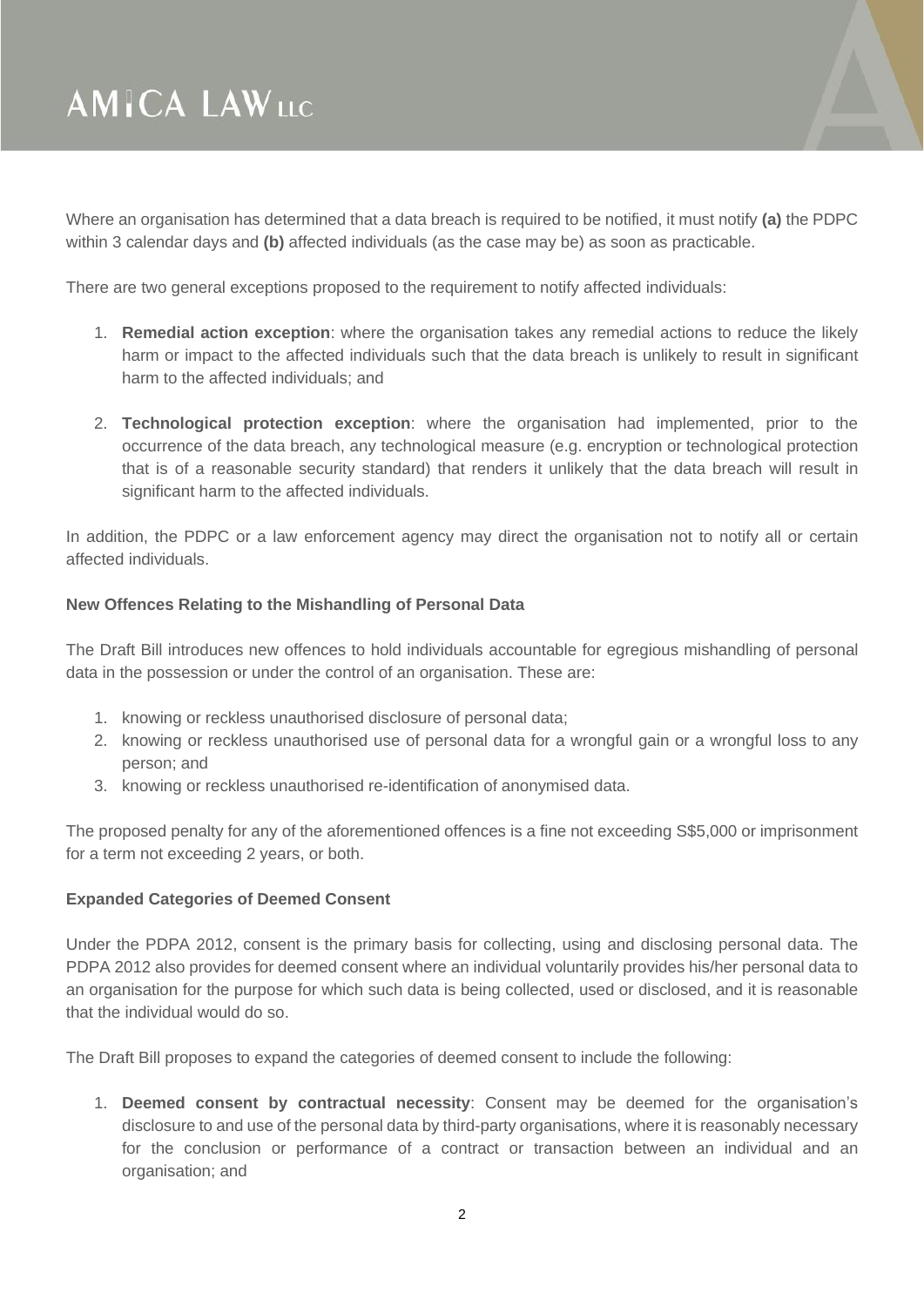2. **Deemed consent by notification**: Consent may be deemed if **(a)** the organisation provides appropriate notification to inform the individual of the purpose of the intended collection, use or disclosure of his/her personal data, with a reasonable period for the individual to opt out; and **(b)** the individual did not opt out within that period. This approach is not intended to be available for direct marketing purposes.

To rely on deemed consent by notification, organisations will be required to assess and ascertain that the intended collection, use or disclosure of personal data for the purpose is not likely to have an adverse effect on the individual after taking into account any measures implemented to eliminate, reduce or mitigate such adverse effect.

#### **New Exceptions to the Consent Requirement**

Two new exceptions to the consent requirement are proposed in the Draft Bill. These are intended to cater to situations where there are larger public or systemic benefits and obtaining individuals' consent may not be appropriate:

1. **Legitimate interests exception**: This exception allows organisations to collect, use or disclose personal data without consent, where it is in the legitimate interests of the organisation to do so and the benefit to the public is greater than any adverse effect on the individual, e.g. for purposes of detecting or preventing illegal activities such as fraud and money laundering, or threats to physical safety and security.

In order to rely on this exception, organisations will need to: **(a)** assess any likely adverse effect to the individuals and implement measures to eliminate, reduce or mitigate such identified adverse effect; **(b)** determine that the benefit to the public outweighs any likely residual adverse effect to the individual; and **(c)** disclose their reliance on legitimate interests to the individual to collect, use or disclose personal data.

- 2. **Business improvement exception**: This exception allows organisations to use personal data without consent for the following business improvement purposes:
	- **(a)** operational efficiency and service improvements;
	- **(b)** developing or enhancing products/services; and
	- **(c)** knowing the organisation's customers.

The use of personal data for business improvement must be what a reasonable person would consider appropriate in the circumstances, and the data must not be used to make a decision that is likely to have an adverse effect on an individual.

The Draft Bill also proposes to revise the research exception under the PDPA 2012 (which permits use and disclosure of personal data without consent for research purposes), such that less stringent restrictions are now imposed on organisations that rely on this exception.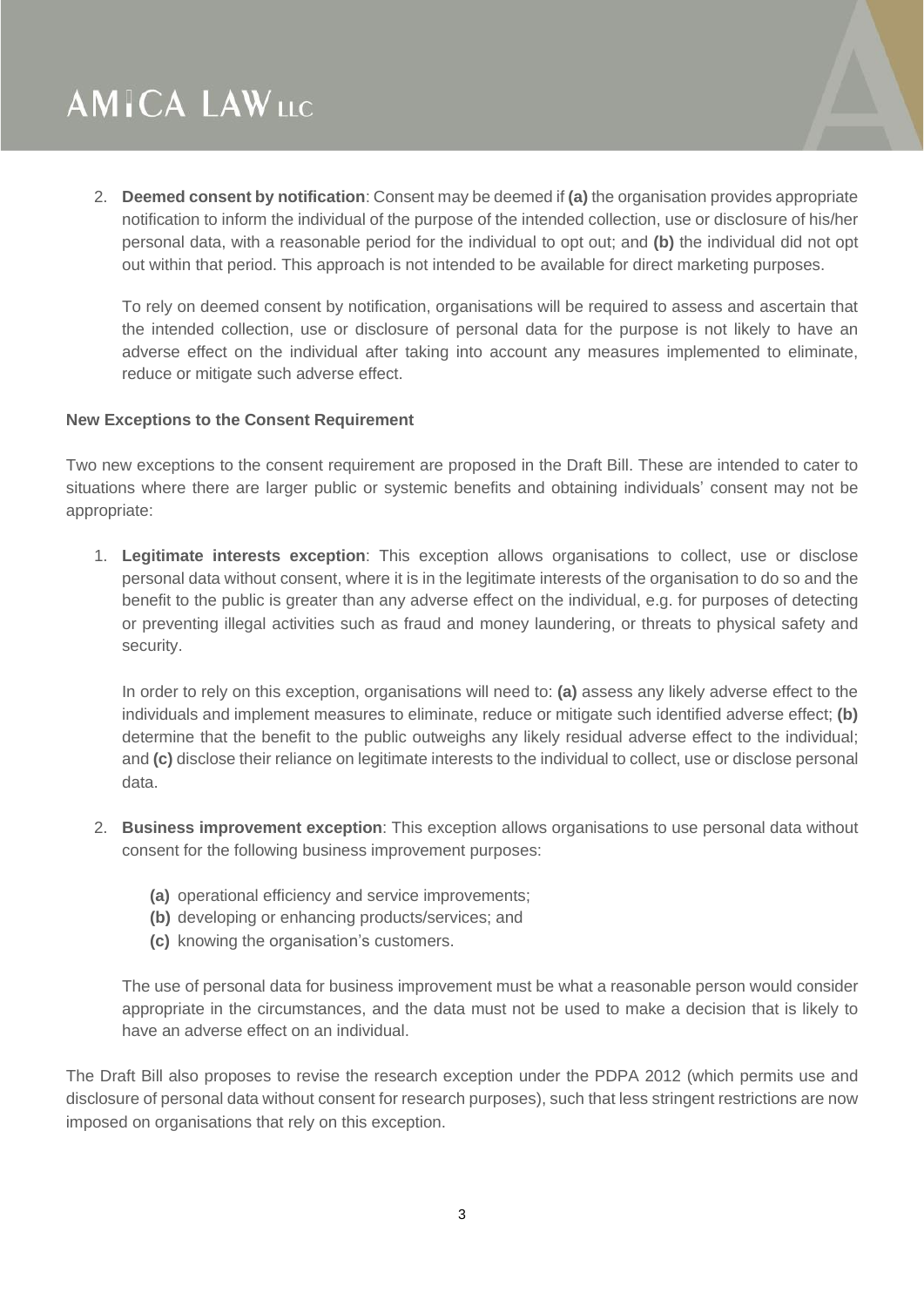### **New Data Portability Obligation**

The Draft Bill introduces a new obligation on an organisation to transmit an individual's personal data to another organisation if requested by that individual. This is intended to provide individuals with greater autonomy over their personal data, and facilitate smoother switching between service providers.

To reduce the burden on organisations fulfilling this obligation, the Draft Bill proposes limiting the obligation to specific categories of data and specific stakeholders. In particular, the data porting obligation is envisaged to be limited to:

- 1. **User provided data** (*i.e.* data that is provided to the organisation, such as name, contact information, credit card details, delivery address) and **user activity data** (*i.e.* data about the individual that is created in the course of or as a result of the individual's use of any product or service, such as transactions, data collected by wearables and sensors) **held in electronic form**, including business contact information;
- 2. Requesting individuals who have an **existing, direct relationship with the organisation**; and
- 3. Receiving organisations that have a **presence in Singapore**.

There will be exceptions: for instance, an organisation will not be required to transmit certain data to another organisation, such as data which could reveal confidential commercial information that could harm the competitive position of the organisation, or derived personal data (*i.e.* personal data about an individual that is derived by an organisation from other personal data in the course of business).

#### **Increased Financial Penalty Cap for Breaches**

Under the PDPA 2012, the PDPC may impose a financial penalty of up to S\$1 million for data breaches. The Draft Bill proposes revising this to **(a)** up to 10% of an organisation's annual gross turnover in Singapore or **(b)** S\$1 million, whichever is higher.

### **Expansion of the Spam Control Act to Cover Instant Messaging Platforms**

The Spam Control Act (Cap. 311A) imposes obligations on those who would send unsolicited bulk marketing messages. Currently, it governs only messages sent to e-mail addresses and mobile telephone numbers. The Draft Bill proposes expanding its coverage to instant messaging accounts – this would include accounts on platforms like Telegram, WeChat, or Facebook Messenger, on which messages can be sent without targeting e-mail addresses or mobile numbers.

#### **Comments**

The proposed amendments contained in the Draft Bill reflect Singapore's commitment to promoting greater business use of personal data, with a corresponding focus on accountability and responsibility.

Notably, the expansion of categories of deemed consent and the introduction of new exceptions to the consent requirement are aimed at reducing compliance costs and providing organisations more flexibility to use personal data for business purposes. Businesses will have wider latitude to make their own risk-benefit assessments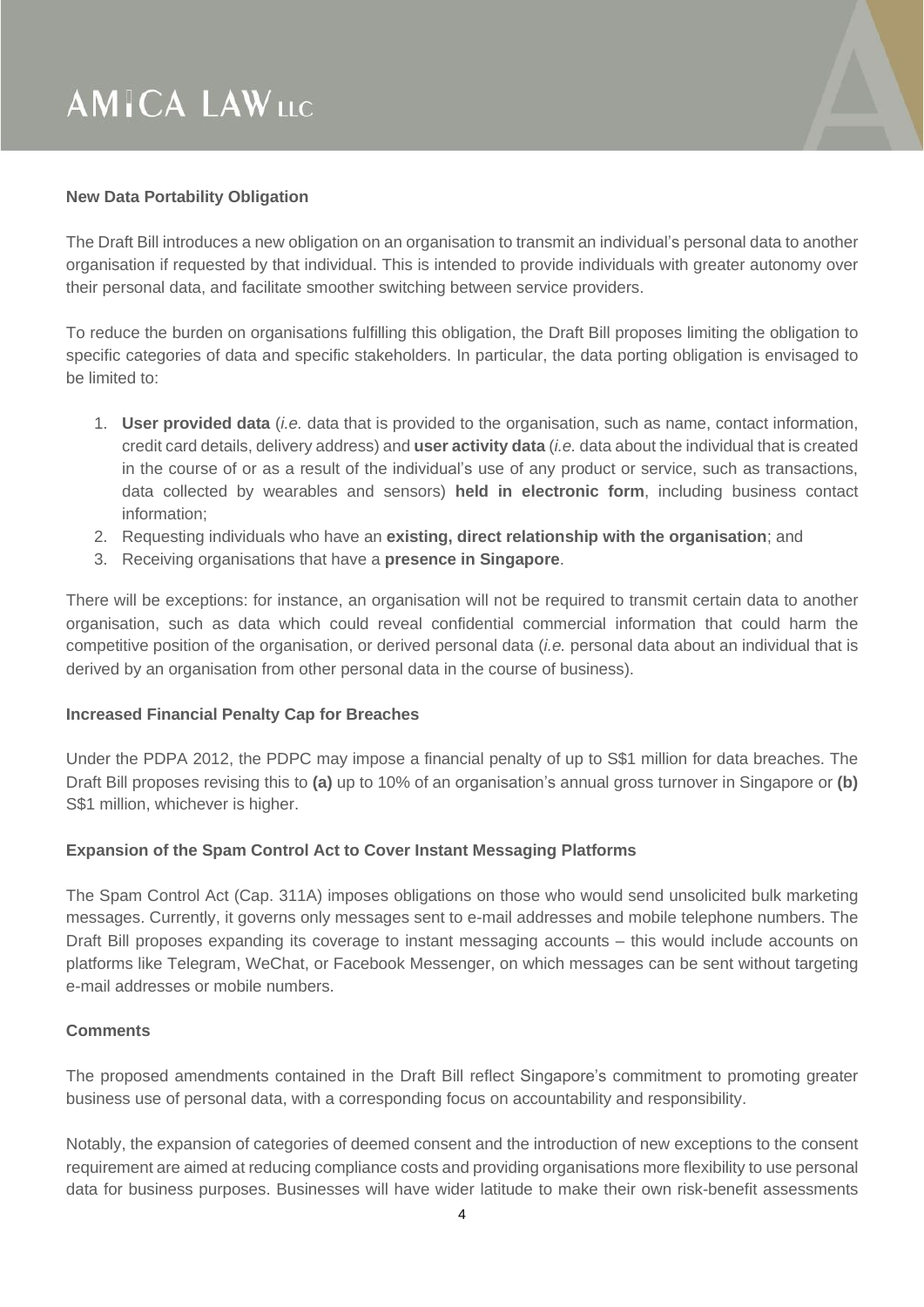and to act accordingly; they will also have greater freedom and incentive to use personal data to improve service quality.

At the same time, organisational and individual responsibility will need to keep pace: the introduction of new offences to hold individuals accountable for offences relating to the mishandling of personal data, the mandatory data breach notification, as well as the increased financial penalties, all seek to enhance deterrence and strengthen accountability. Organisations should keep in mind that despite the new offences directed at individuals, organisations remain primarily accountable for data protection and are liable for the actions of their employees in the course of employment.

The introduction of the new data portability obligation represents a significant step forward in improving consumers' autonomy over their personal data and aligning Singapore laws on data portability with those in other jurisdictions. As data portability reduces friction involved in moving data, it would make it easier and less costly for individuals to change service providers. Incumbent organisations may face increased compliance costs, while new entrants will find lower barriers to entry. Overall, consumers are likely to benefit from the greater competition.

On the whole, the proposed amendments to the PDPA 2012 indicate a shift from a more prescriptive, consentbased approach to a more flexible, risk- and accountability-based approach. This, crucially, keeps our data protection regime relevant as countries around the world adapt to technological advances with increasing velocity – unexpectedly aided, in part, by the Covid-19 pandemic – and as technological developments present greater challenges to strict actual-consent-based approaches to data protection. A flexible approach, however, requires organisations to appreciate deeply the risks of intensive personal data usage and the wide-ranging concerns of individuals, and to make sincere efforts to observe the spirit of the legislation. We have seen awareness of data protection in Singapore grow in the years since the PDPA 2012 came into force; it is hoped that this first major amendment to the Act will result in greater engagement and understanding for both users and providers of personal data.

For queries or more information, please contact:

**Wilson Wong Director** [wilson.wong@amicalaw.com](mailto:wilson.wong@amicalaw.com) (65) 6303 6213



**Geraldine Tan Director** [geraldine.tan@amicalaw.com](mailto:geraldine.tan@amicalaw.com) (65) 6303 6231



**Nicholas Tong** Senior Legal Associate [nicholas.tong@amicalaw.com](mailto:nicholas.tong@amicalaw.com) (65) 6303 8397